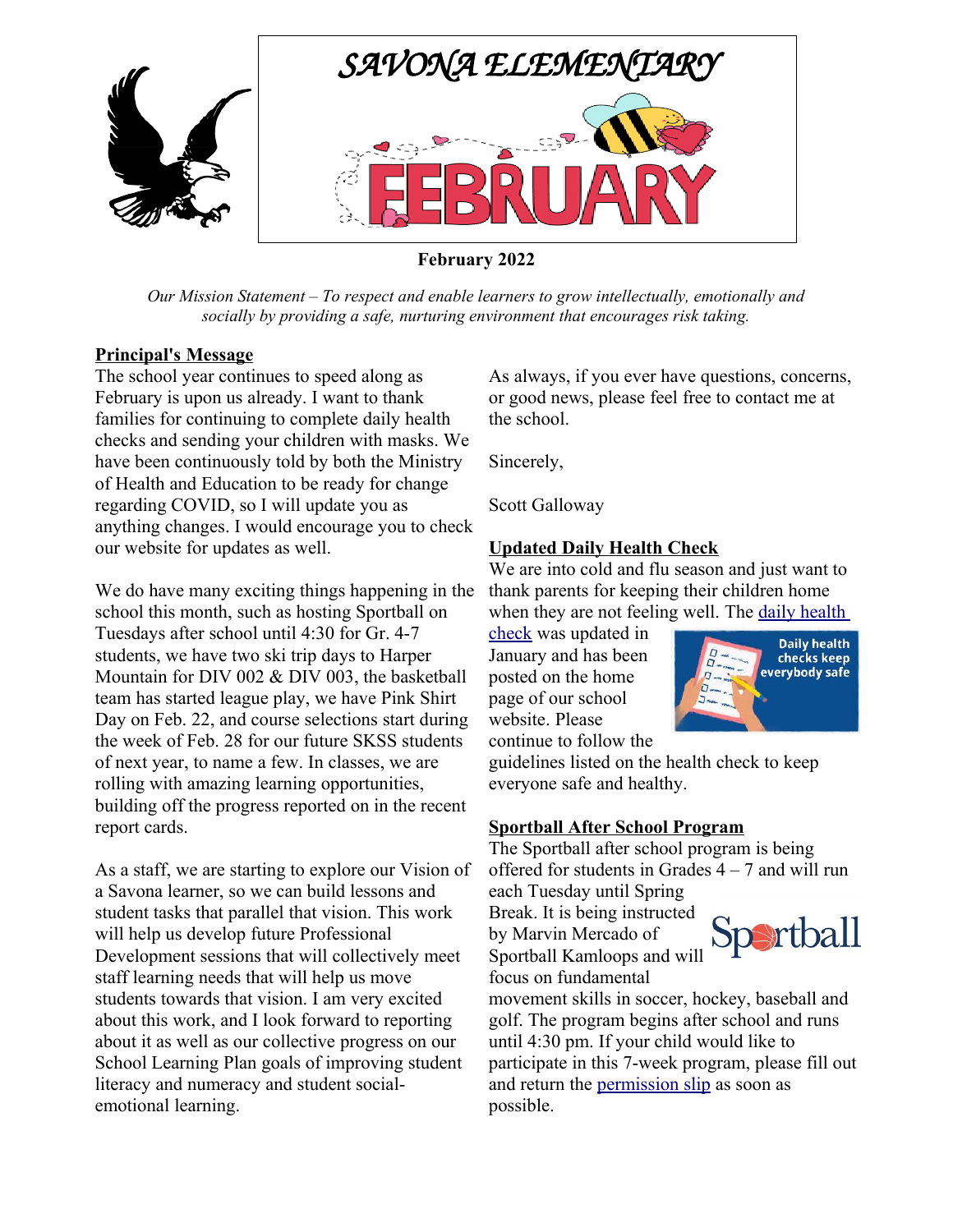# **Harper Mountain Skiing**

Mrs. Regan's and Mrs. Walker's classes will be heading to Harper Mountain for two days of



Skiing on February  $11<sup>th</sup>$  and February  $23<sup>rd</sup>$ . Information packets went home in January and are due back to the office by Monday, February 7<sup>th</sup>. On February  $11<sup>th</sup>$ , the bus will depart at 8:30 am and will arrive back at school at approximately 3:30 pm. Students who take the bus will be dropped off at that time on their regular bus route (about 45 minutes later than usual.) Students who do not take the bus will need to be picked up from the school at 3:30 pm.

On February 23rd. The bus will depart at 8:30 am and will arrive back at school by 2:40 pm.

Students will take the bus or get picked up at their regular time.

# **Update to SchoolMessenger**

We would like to thank everyone who is using SchoolMessenger to report their child's absence or

late arrival. SchoolMessenger has added a new Text Messaging Service so that information can be shared by text as well. If you would like to opt-in to the text messaging service, you may send a text message of "Y" or "Yes" to 978338. You can opt-out any time by replying to one of the messages with "Stop."



\*if your number is Canada-based

# **Progress Report Envelopes**

Student Progress reports were sent home with students on Friday, January 28<sup>th</sup>. Please take some time to read over your child's progress report, then sign, comment and return the envelope to the school. We will use the same envelope for progress reports at the end of the year. If you have any questions or concerns, please contact your child's teacher.

### **V alentine's Day**

This year Valentine's Day is Monday, February  $14<sup>th</sup>$ . It will also be spirit day at our school and we ask everyone to wear Pink or Red. Students are allowed to share Valentine's Day cards with their classmates, however, we are not allowed to share any treats so we ask that you please **do not** send candy or other items for the class or attach them to Valentine's Day cards. Thank-you for your cooperation!

# **Pink Shirt & Positive Day**

Wednesday, February 23, 2022 is Pink Shirt Day all across Canada! Because two of our classes will be skiing on this day, we are asking students to wear a pink shirt on **Tuesday, February 22nd** instead as a symbol of commitment. On



this day we will all make an effort to practice kindness and acceptance towards both ourselves and others. Throughout the month of February, we are challenging all students and staff to focus on only positive and encouraging talk – all day long! Talking to children about positive, prosocial behaviors on a regular basis, and modeling this behavior as adults, has shown to decrease negative student to student interactions at school, in the community, and at home.

For information on how you can erase bullying, visit the official E.R.A.S.E. website at <http://www.erasebullying.ca/>



# **Grade 7 Parent Information Night**

There will be a Zoom meeting for parents of children in Grade 7 who will be attending SKSS in September on Thursday, February  $24<sup>th</sup>$ . More information and a Zoom meeting link will be sent home closer to the date.